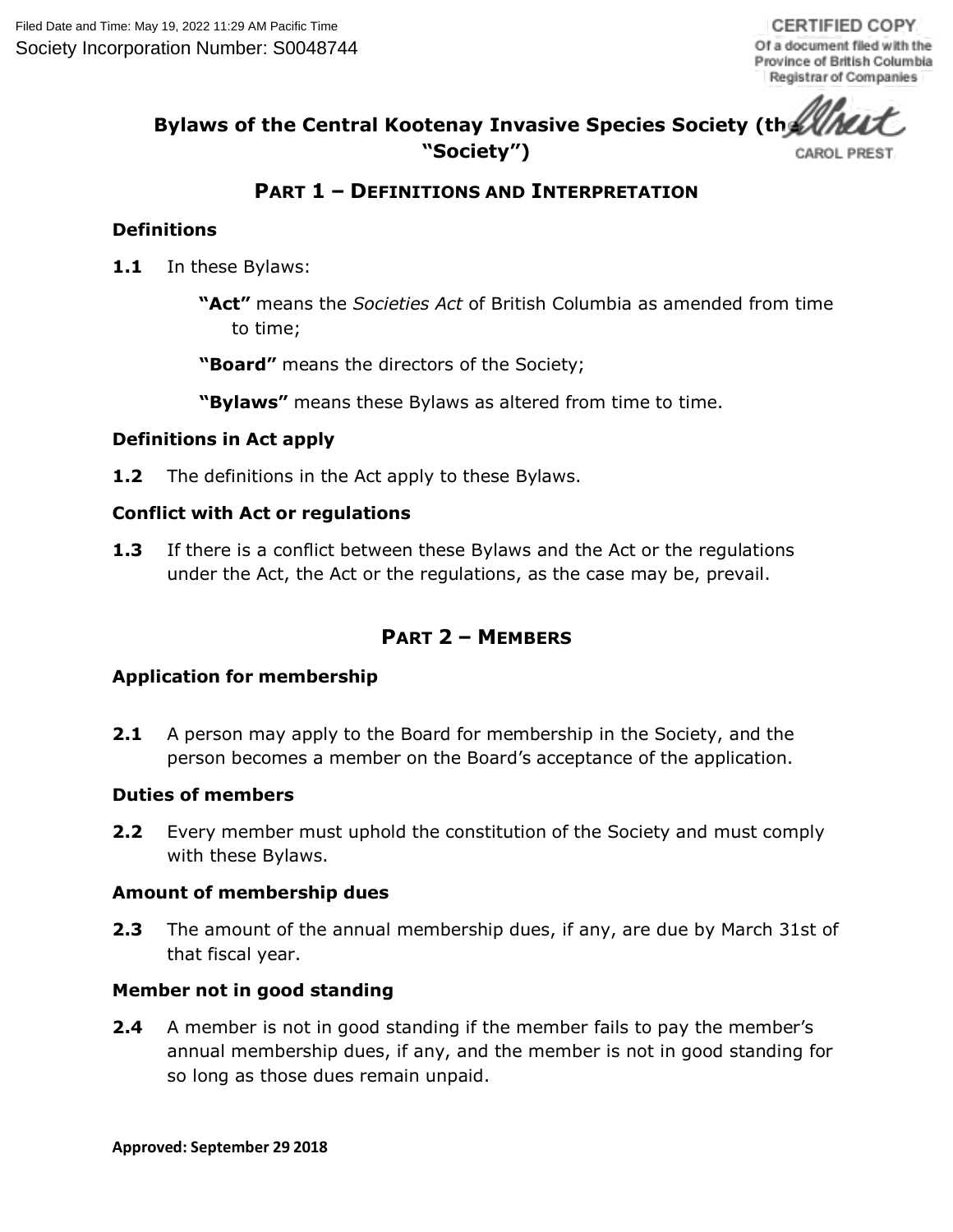#### **Member not in good standing may not vote**

- **2.5** A voting member who is not in good standing
	- (a) may not vote at a general meeting, and
	- (b) is deemed not to be a voting member for the purpose of consenting to a resolution of the voting members.

### **Termination of membership if member not in good standing**

- **2.6** A person's membership in the Society is terminated
	- (a) if the person is not in good standing for 6 consecutive months,
	- (b) if the person ceases to reside within the Regional District of the Central Kootenay and Areas A & B of the Regional District of the Kootenay Boundary, or
	- (c) if a member fails to confirm within 30 days their desire to remain a member of the Society upon request.

# **PART 3 – GENERAL MEETINGS OF MEMBERS**

### **Time and place of general meeting**

**3.1** A general meeting must be held at the time and place the Board determines.

#### **Ordinary business at general meeting**

- **3.2** At a general meeting, the following business is ordinary business:
	- (a) adoption of rules of order;
	- (b) consideration of any financial statements of the Society presented to the meeting;
	- (c) consideration of the reports, if any, of the directors or auditor;
	- (d) election or appointment of directors;
	- (e) appointment of an auditor, if any;
	- (f) business arising out of a report of the directors not requiring the passing of a special resolution.

#### **Notice of special business**

**3.3** A notice of a general meeting must state the nature of any business, other than ordinary business, to be transacted at the meeting in sufficient detail to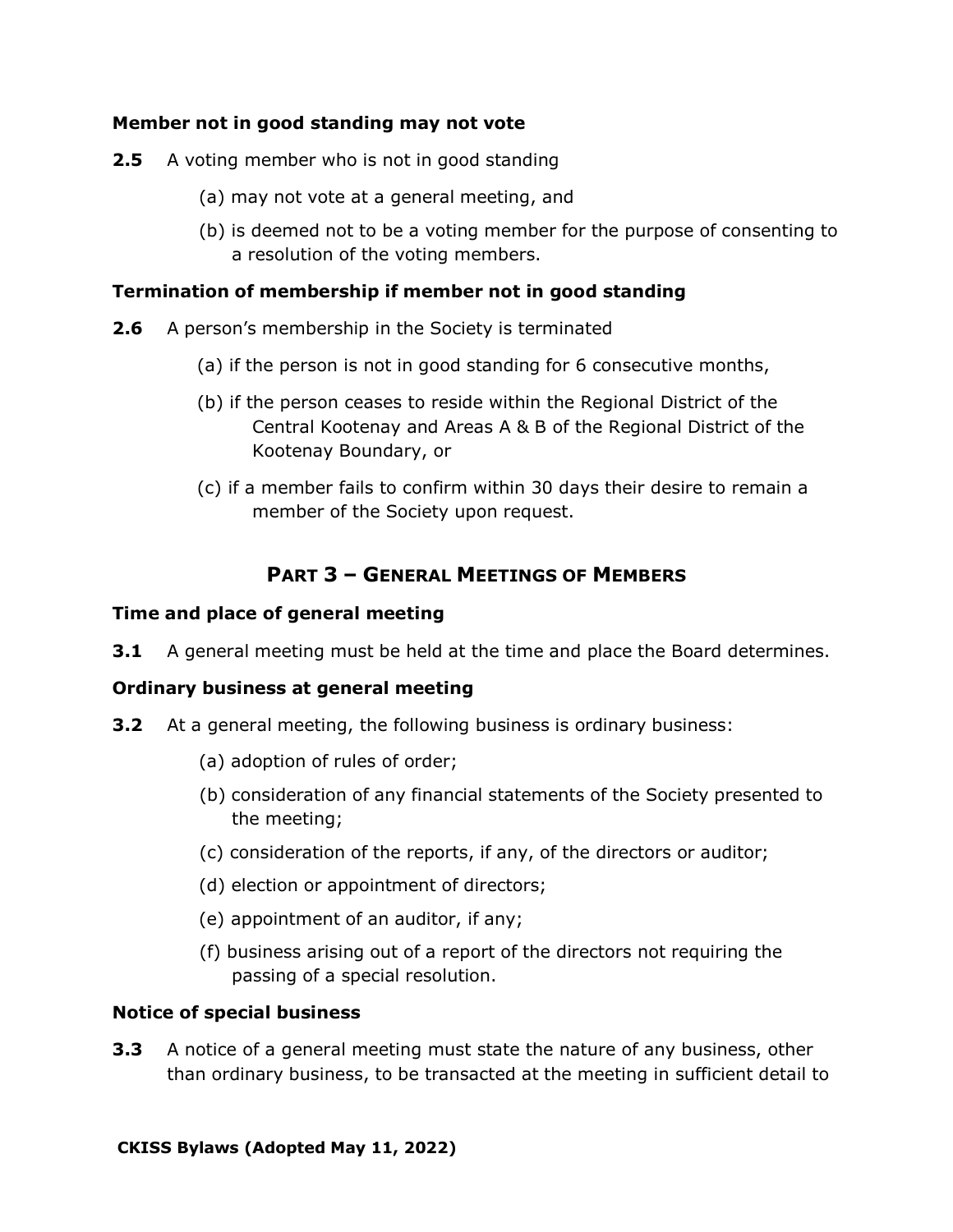permit a member receiving the notice to form a reasoned judgment concerning that business.

# **Chair of general meeting**

- **3.4** The following individual is entitled to preside as the chair of a general meeting:
	- (a) the individual, if any, appointed by the Board to preside as the chair;
	- (b) if the Board has not appointed an individual to preside as the chair or the individual appointed by the Board is unable to preside as the chair,
		- (i) the president,
		- (ii) the vice-president, if the president is unable to preside as the chair, or
		- (iii) one of the other directors present at the meeting, if both the president and vice-president are unable to preside as the chair.

# **Alternate chair of general meeting**

**3.5** If there is no individual entitled under these Bylaws who is able to preside as the chair of a general meeting within 15 minutes from the time set for holding the meeting, the voting members who are present must elect an individual present at the meeting to preside as the chair.

# **Quorum required**

**3.6** Business, other than the election of the chair of the meeting and the adjournment or termination of the meeting, must not be transacted at a general meeting unless a quorum of voting members is present.

# **Quorum for general meetings**

**3.7** The quorum for the transaction of business at a general meeting is 3 voting members.

# **Lack of quorum at commencement of meeting**

- **3.8** If, within 30 minutes from the time set for holding a general meeting, a quorum of voting members is not present,
	- (a) in the case of a meeting convened on the requisition of members, the meeting is terminated, and
	- (b) in any other case, the meeting stands adjourned to the same day in the next week, at the same time and place, and if, at the continuation of the adjourned meeting, a quorum is not present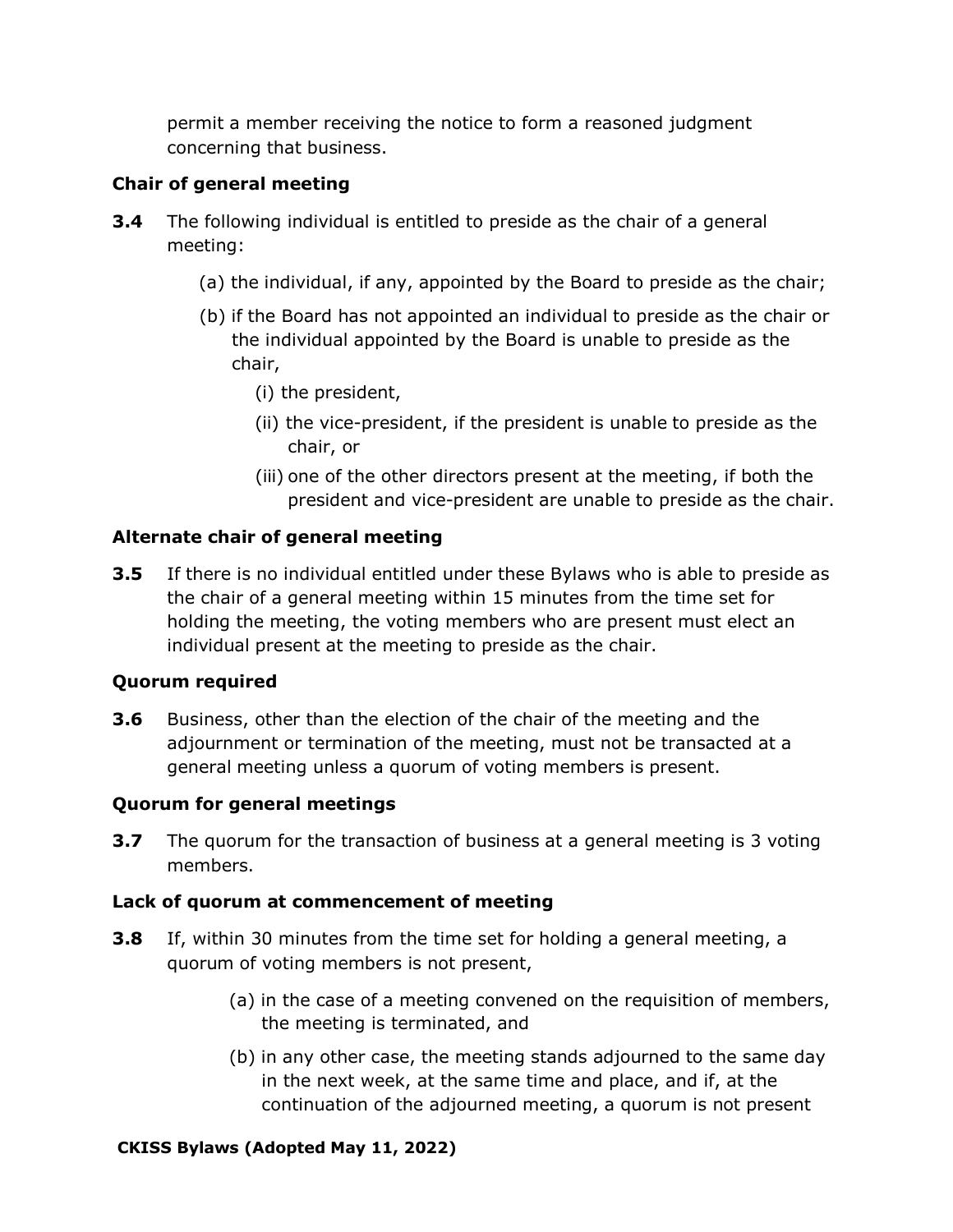within 30 minutes from the time set for holding the continuation of the adjourned meeting, the voting members who are present constitute a quorum for that meeting.

#### **If quorum ceases to be present**

**3.9** If, at any time during a general meeting, there ceases to be a quorum of voting members present, business then in progress must be suspended until there is a quorum present or until the meeting is adjourned or terminated.

# **Adjournments by chair**

**3.10** The chair of a general meeting may, or, if so directed by the voting members at the meeting, must, adjourn the meeting from time to time and from place to place, but no business may be transacted at the continuation of the adjourned meeting other than business left unfinished at the adjourned meeting.

# **Notice of continuation of adjourned general meeting**

**3.11** It is not necessary to give notice of a continuation of an adjourned general meeting or of the business to be transacted at a continuation of an adjourned general meeting except that, when a general meeting is adjourned for 30 days or more, notice of the continuation of the adjourned meeting must be given.

# **Order of business at general meeting**

- **3.12** The order of business at a general meeting is as follows:
	- (a) elect an individual to chair the meeting, if necessary;
	- (b) determine that there is a quorum;
	- (c) approve the agenda;
	- (d) approve the minutes from the last general meeting;
	- (e) deal with unfinished business from the last general meeting;
	- (f) if the meeting is an annual general meeting,
		- (i) receive the directors' report on the financial statements of the Society for the previous financial year, and the auditor's report, if any, on those statements,
		- (ii) receive any other reports of directors' activities and decisions since the previous annual general meeting,
		- (iii) elect or appoint directors, and
		- (iv) appoint an auditor, if any;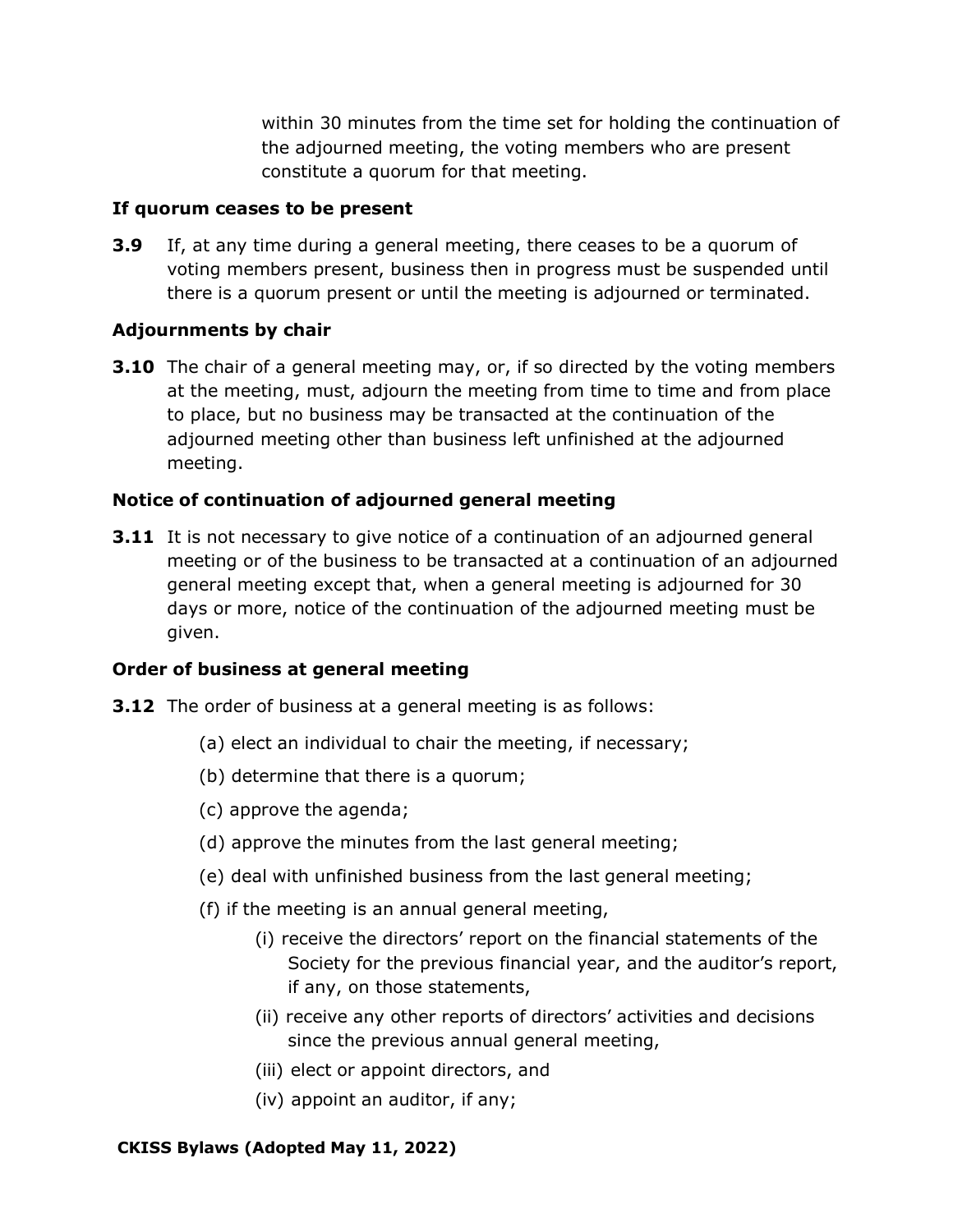- (g) deal with new business, including any matters about which notice has been given to the members in the notice of meeting;
- (h) terminate the meeting.

### **Methods of voting**

**3.13** At a general meeting, voting must be by a show of hands, an oral vote or another method that adequately discloses the intention of the voting members, except that if, before or after such a vote, 2 or more voting members request a secret ballot or a secret ballot is directed by the chair of the meeting, voting must be by a secret ballot.

#### **Announcement of result**

**3.14** The chair of a general meeting must announce the outcome of each vote and that outcome must be recorded in the minutes of the meeting.

#### **Proxy voting not permitted**

**3.15** Voting by proxy is not permitted.

#### **Corporate or Government Agency Members**

**3.16** Members which are bodies corporate or government agents must provide written notice to the Secretary of the appointment of a person, identified in the notice, who will represent the body corporate or government agency from time to time, so as to qualify that person to vote on behalf of the member.

#### **Matters decided at general meeting by ordinary resolution**

**3.17** A matter to be decided at a general meeting must be decided by ordinary resolution unless the matter is required by the Act or these Bylaws to be decided by special resolution or by another resolution having a higher voting threshold than the threshold for an ordinary resolution.

#### **PART 4 – DIRECTORS**

#### **Number of directors on Board**

**4.1** The Society shall have 7 directors or the number of directors determined from time to time at a general meeting.

#### **Election or appointment of directors**

**4.2** At each annual general meeting, the voting members entitled to vote for the election or appointment of directors must elect or appoint the Board.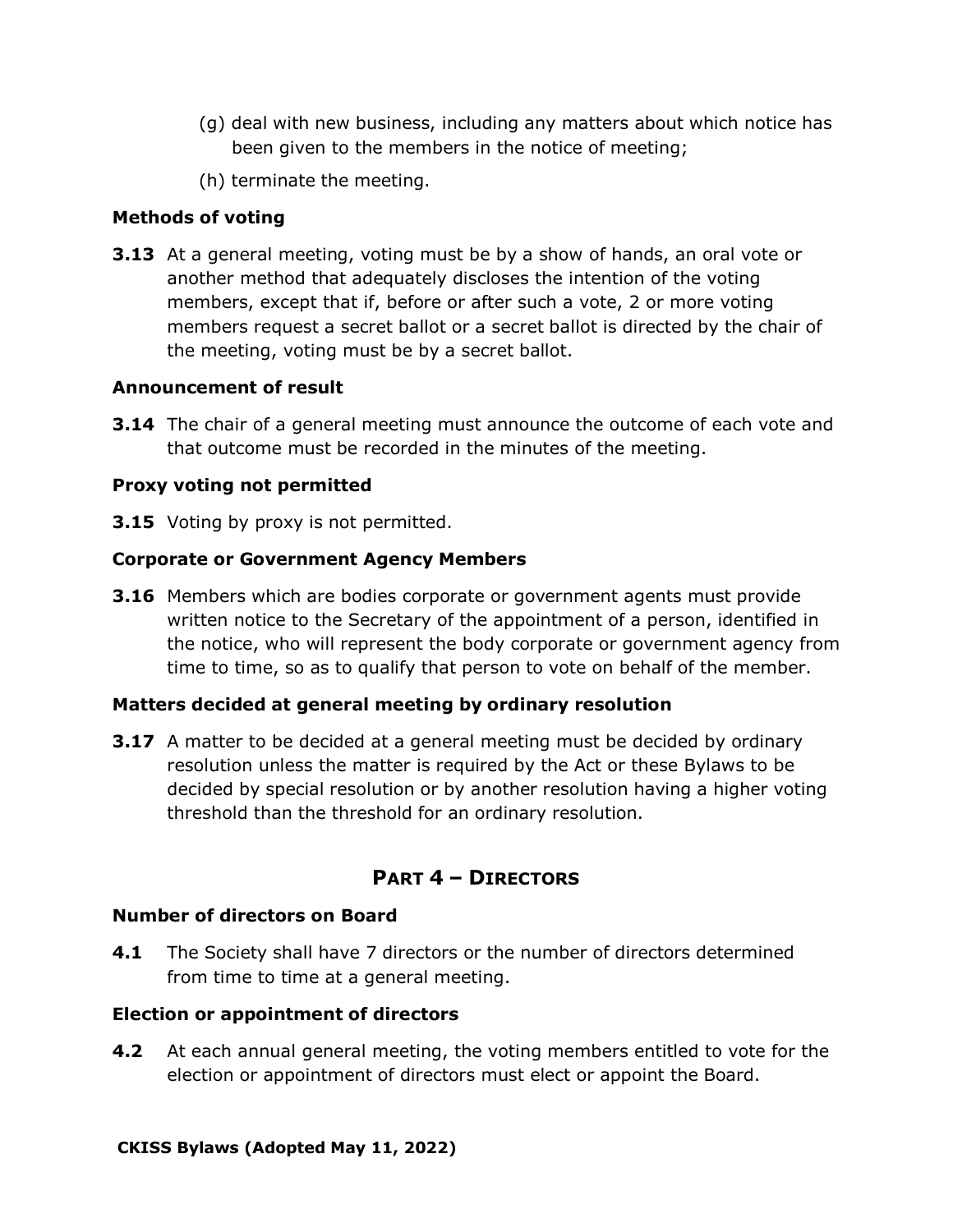### **Directors may fill casual vacancy on Board**

**4.3** The Board may, at any time, appoint a member as a director to fill a vacancy that arises on the Board as a result of the resignation, death or incapacity of a director during the director's term of office.

### **Term of appointment of director filling casual vacancy**

**4.4** A director appointed by the Board to fill a vacancy ceases to be a director at the end of the unexpired portion of the term of office of the individual whose departure from office created the vacancy.

### **Staggered 2-year terms for directors**

**4.5** Directors shall be elected for two year terms such that no more than 4 directors' terms are due to end at any given annual general meeting.

### **Removal of Directors**

**4.6** A director can be removed from office by a motion passed by the Board of Directors with the support of at least 2/3 of the sitting directors.

# **Qualifications of Directors**

**4.7** Directors must be members of the Society in good standing

# **PART 5 – DIRECTORS' MEETINGS**

# **Calling directors' meeting**

**5.1** A directors' meeting may be called by the president or by any 2 other directors.

#### **Notice of directors' meeting**

**5.2** At least 2 days' notice of a directors' meeting must be given unless all the directors agree to a shorter notice period.

# **Proceedings valid despite omission to give notice**

**5.3** The accidental omission to give notice of a directors' meeting to a director, or the non-receipt of a notice by a director, does not invalidate proceedings at the meeting.

#### **Conduct of directors' meetings**

**5.4** The directors may regulate their meetings and proceedings as they think fit.

#### **Quorum of directors**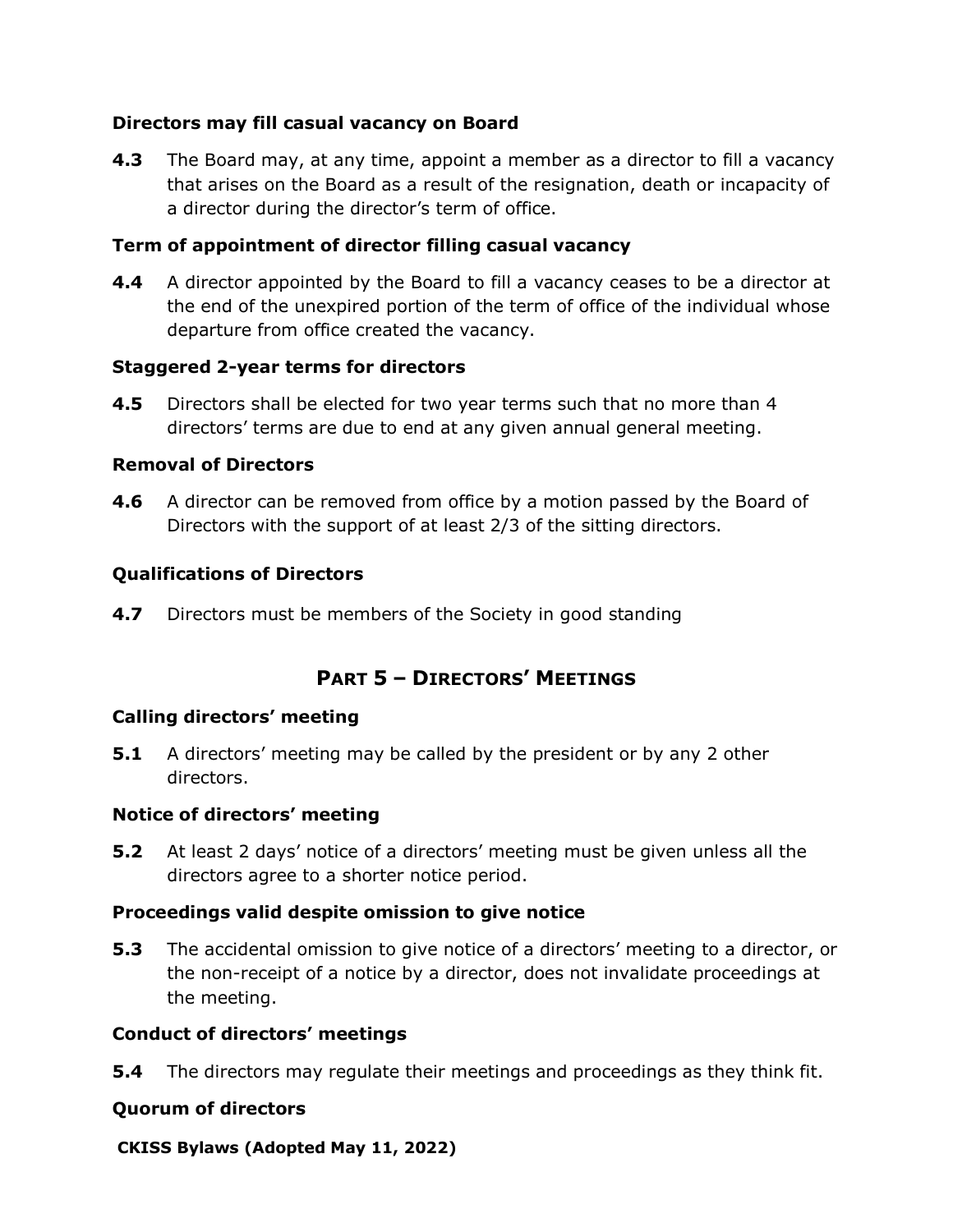**5.5** The quorum for the transaction of business at a directors' meeting is a majority of the directors.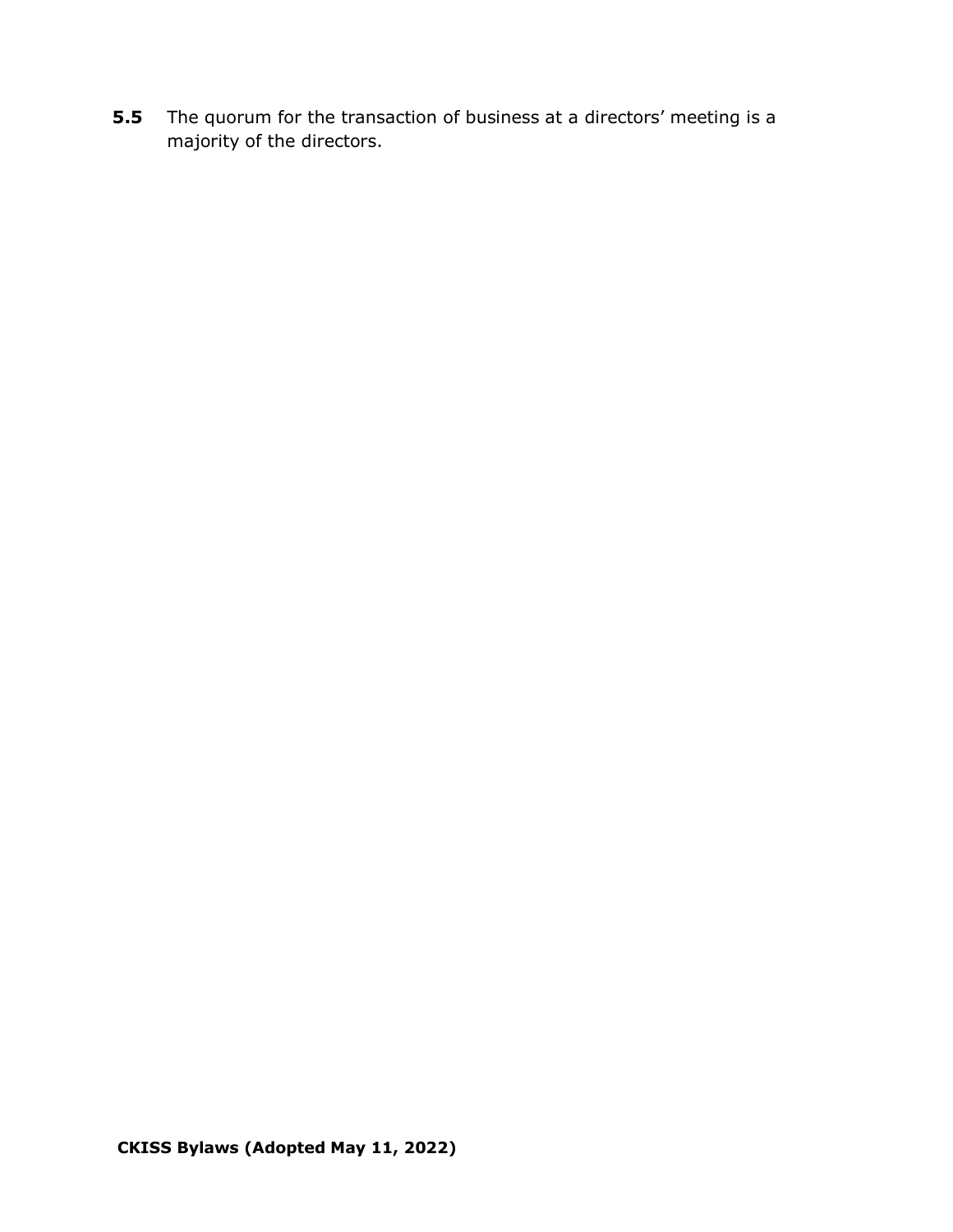# **PART 6 – BOARD POSITIONS**

#### **Election followed by appointment to Board positions**

- **6.1** Directors must be elected or appointed by the board to the following Board positions.
	- (a) president;
	- (b) vice-president;
	- (c) secretary;
	- (d) treasurer.

A director other than the president, may hold more than one position.

#### **Directors at large**

**6.2** Directors who are elected or appointed to positions on the Board in addition to the positions described in these Bylaws are elected or appointed as directors at large.

### **Role of president**

**6.3** The president is the chair of the Board and is responsible for supervising the other directors in the execution of their duties.

#### **Role of vice-president**

**6.4** The vice-president is the vice-chair of the Board and is responsible for carrying out the duties of the president if the president is unable to act.

#### **Role of secretary**

- **6.5** The secretary is responsible for doing, or making the necessary arrangements for, the following:
	- (a) issuing notices of general meetings and directors' meetings;
	- (b) taking minutes of general meetings and directors' meetings;
	- (c) keeping the records of the Society in accordance with the Act;
	- (d) conducting the correspondence of the Board;
	- (e) filing the annual report of the Society and making any other filings with the registrar under the Act.

# **Absence of secretary from meeting**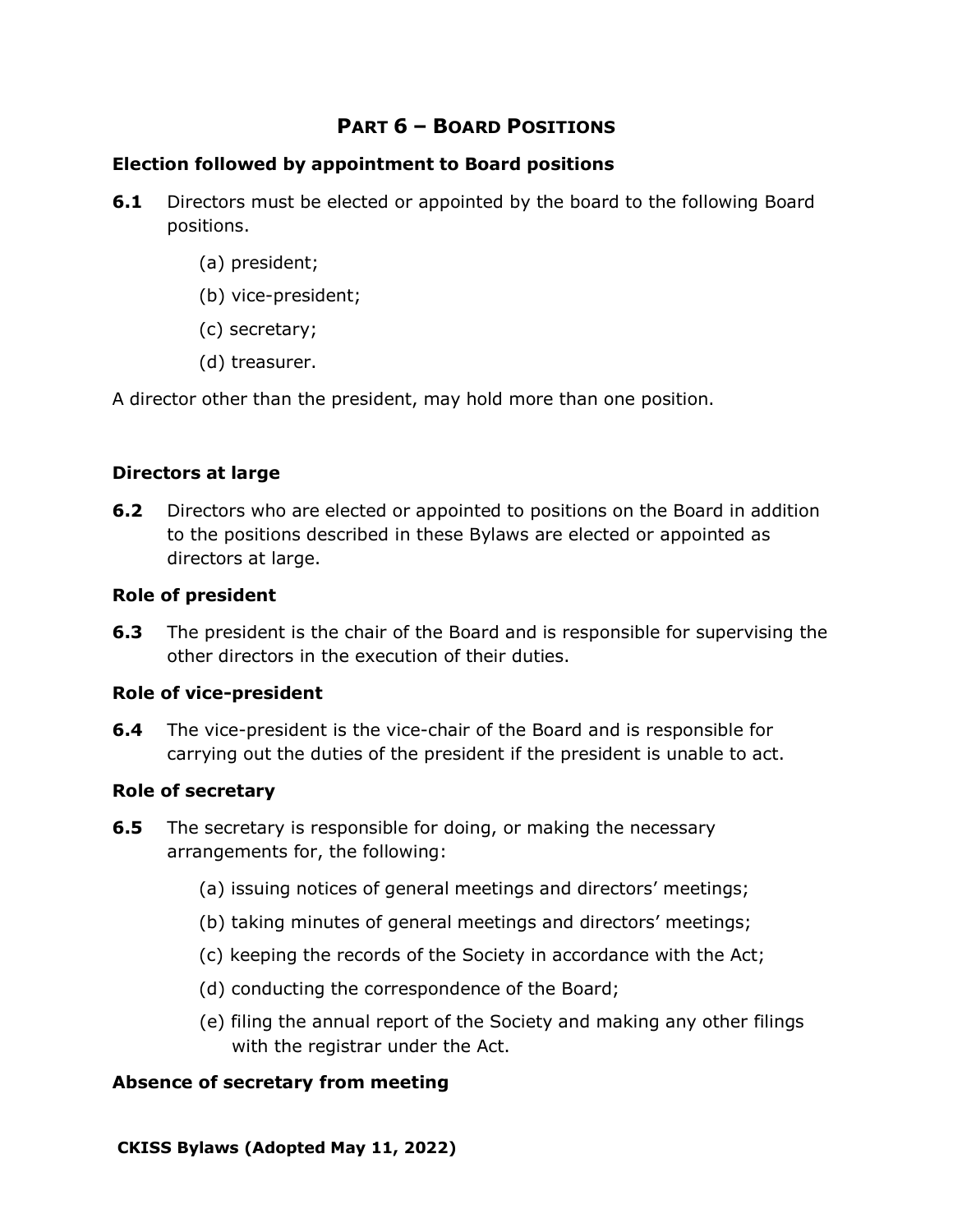**6.6** In the absence of the secretary from a meeting, the Board must appoint another individual to act as secretary at the meeting.

#### **Role of treasurer**

- **6.7** The treasurer is responsible for doing, or making the necessary arrangements for, the following:
	- (a) receiving and banking monies collected from the members or other sources;
	- (b) keeping accounting records in respect of the Society's financial transactions;
	- (c) preparing the Society's financial statements;
	- (d) making the Society's filings respecting taxes.

# **PART 7 – REMUNERATION OF DIRECTORS AND SIGNING AUTHORITY**

#### **Remuneration of directors**

**7.1** These Bylaws do not permit the Society to pay to a director remuneration for being a director, but the Society may, subject to the Act, pay remuneration to a director for services provided by the director to the Society in another capacity.

# **Signing authority**

- **7.2** A contract or other record to be signed by the Society must be signed on behalf of the Society
	- (a) by the president, together with one other director,
	- (b) if the president is unable to provide a signature, by the vice-president together with one other director,
	- (c) if the president and vice-president are both unable to provide signatures, by any 2 other directors, or
	- (d) in any case, by one or more individuals authorized by the Board to sign the record on behalf of the Society.

# **PART 8 – ACCESS TO RECORDS**

#### **Member access to Society Records**